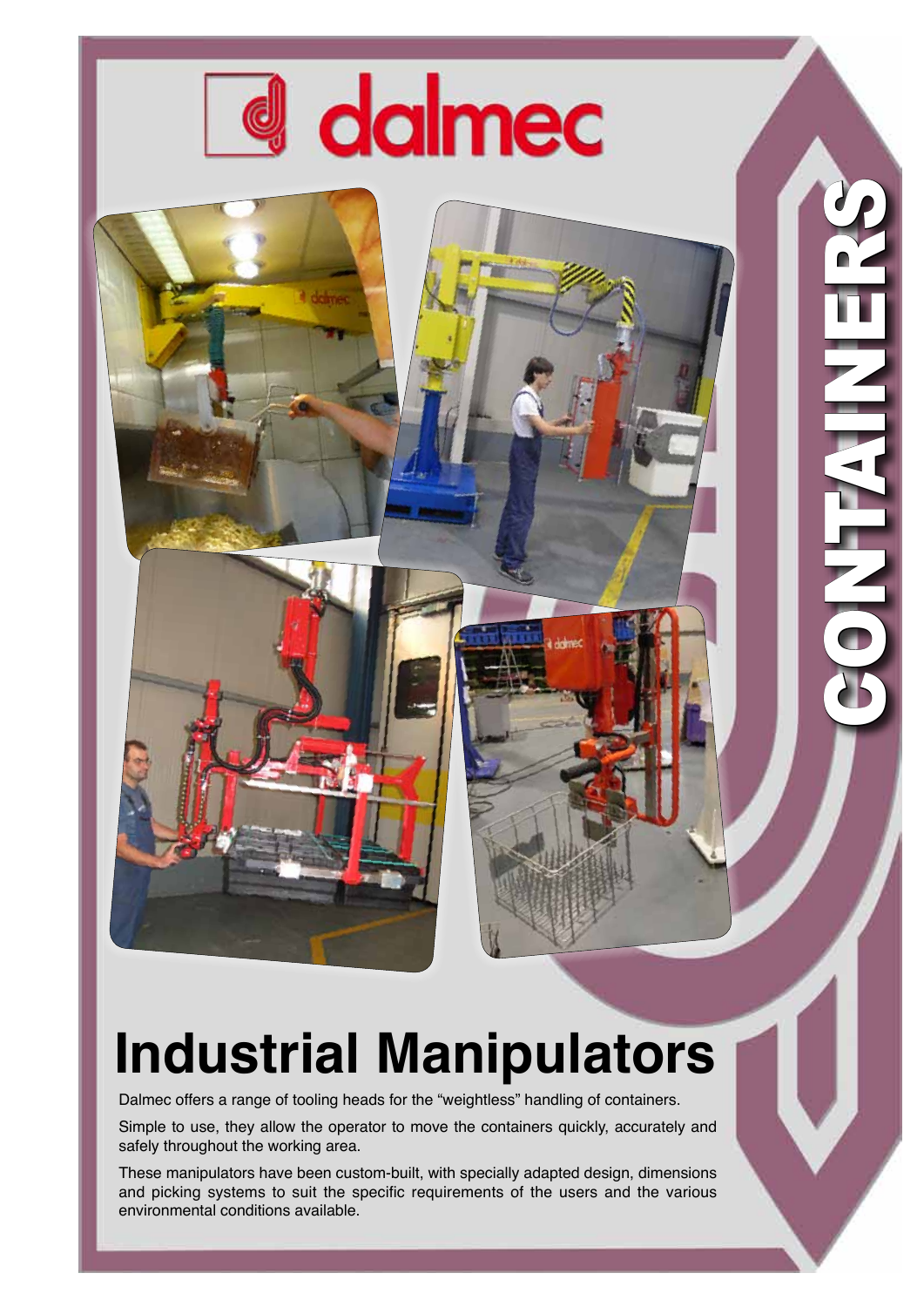

crates.



Manipulator with particular pinch jaws tooling, made of stainless steel for handling containers.



Manipulator with fork type tooling for handling plastic cases.



Manipulator with pantograph tooling for handling metallic baskets.



Manipulator with pantograph tooling for handling containers.



Manipulator with jaws tooling for gripping on the upper edge of the containers.

dalmec d

Industrial Manipulators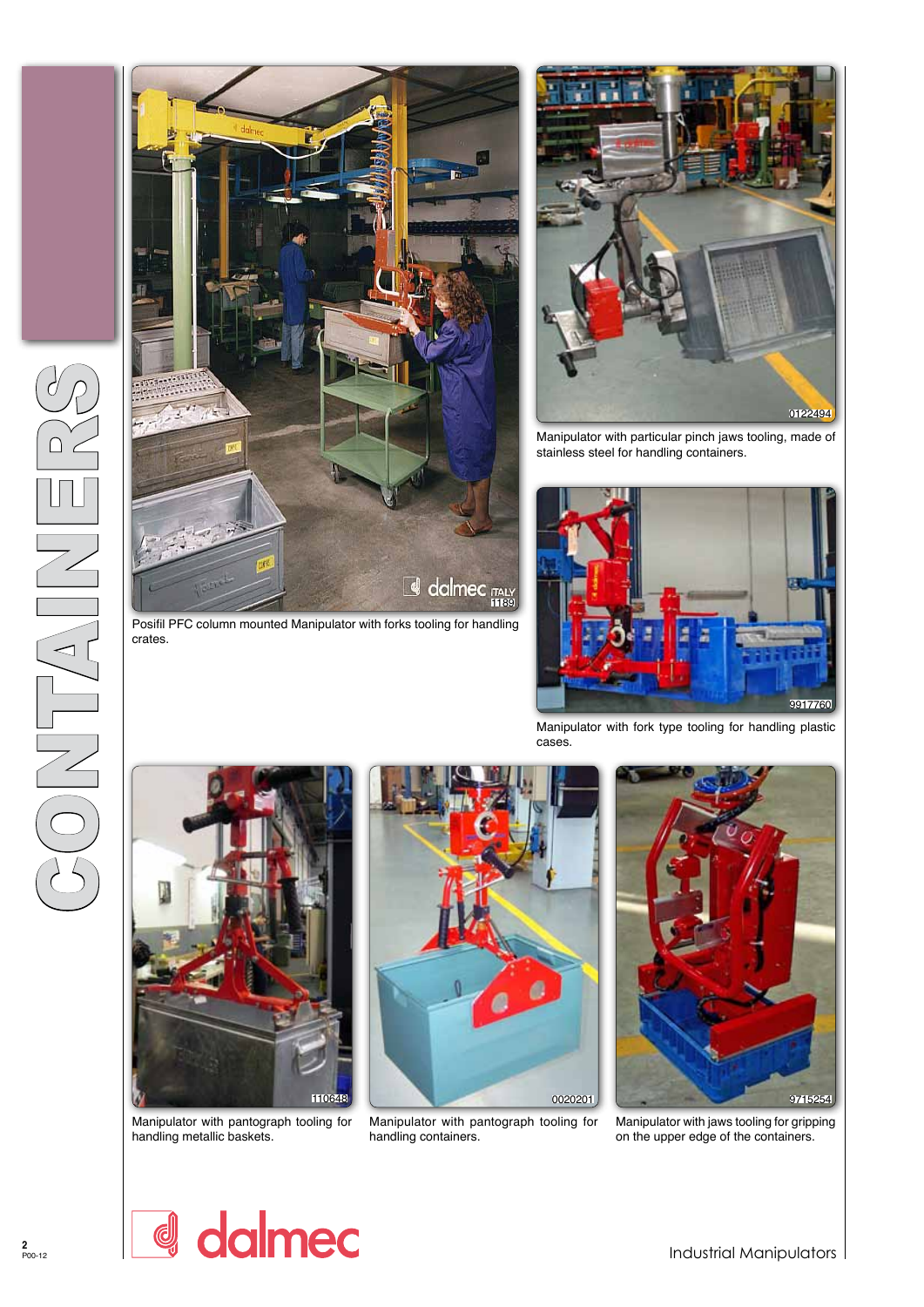







Manipulator with fork type tooling for gripping and handling containers.

Manipulator with suction cups tooling for handling metallic containers.



Manipulator with pneumatic tooling for gripping and turn containers.



Manipulator with pneumatic tooling for gripping containers.

## d dalmec